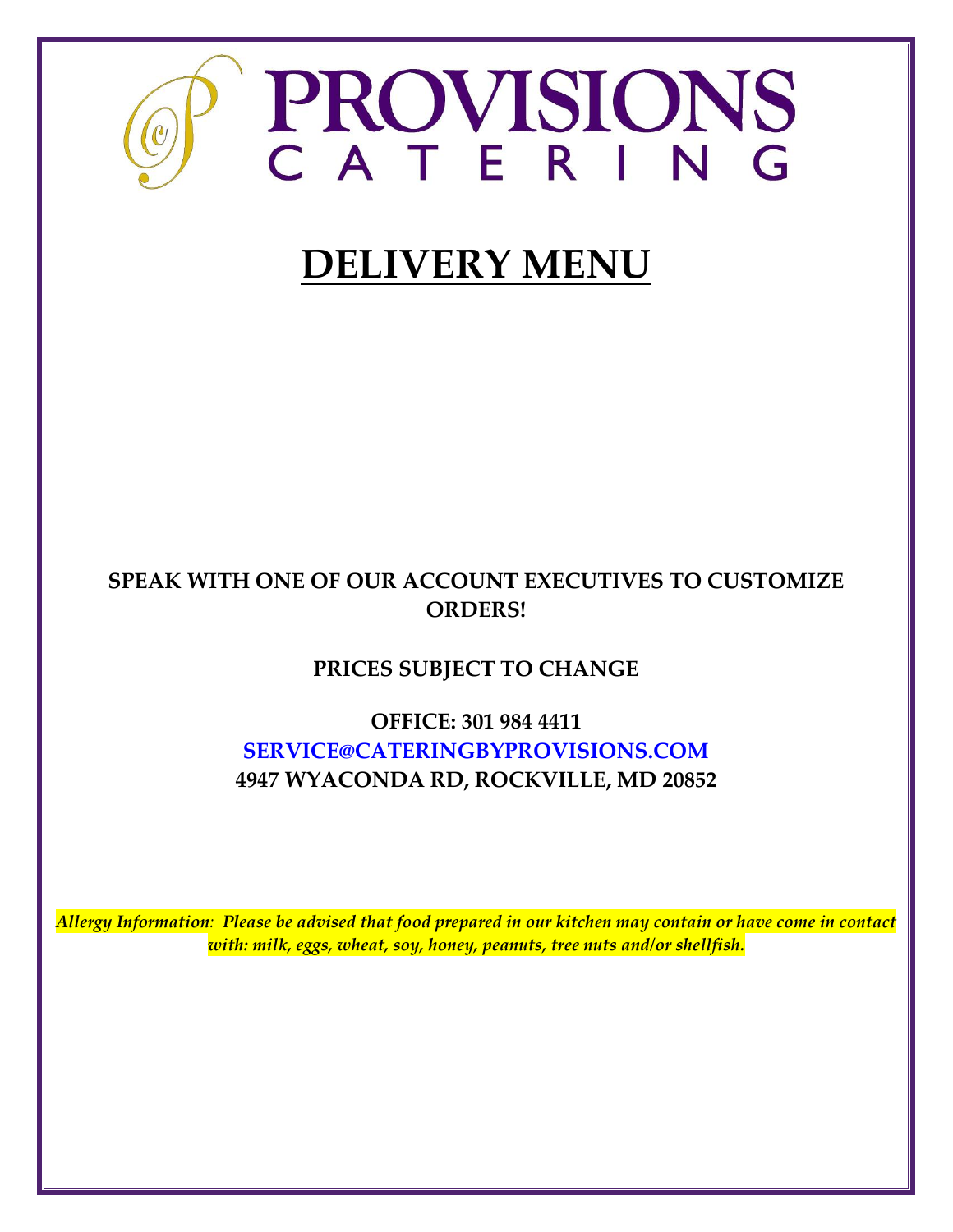# **A LA CARTE DELIVERY MENU**

### **HORS D'OEUVRES - ROOM TEMPERATURE**

#### **PLANTAIN CHIPS & DIPS**

Freshly baked plantain chips served with homemade salsa & chunky guacamole **\$6.00 per person,** *Minimum order of 10 required*

#### **VEGETABLES AND PITA WITH MID-EASTERN DIPS**

Carrot sticks, asparagus spears, cucumber spears, and celery sticks, and pita bread Served with hummus & tzatziki **\$6.00 per person,** *Minimum order of 10 required*

#### **CHEESE DISPLAY**

Assorted domestic & imported cheeses, served with crackers, grapes & strawberries **\$12.00 per person,** *Minimum order of 12 required*

#### **PEPPERED TUNA OR SESAME TUNA WITH WASABI MAYONNAISE**

Cubes of ahi tuna coated in peppercorns or toasted sesame seeds, seared medium rare, served on skewers with wasabi mayonnaise **\$54.00 per dozen.** *Minimum order 3 dozen.*

## **DEVILISH EGGS**

Traditional, Bloody Mary, Hummus, Guacamole, Cajun Spice, etc. **\$15.00 per dozen.** *Minimum order 3 dozen.*

#### **HERBED SHRIMP**

Jumbo shrimp seasoned with herbs and grilled **\$60.00 per dozen.** *Minimum order 3 dozen.*

#### **JUMBO STEAMED SHRIMP**

Jumbo steamed shrimp served with cocktail sauce and lemons **\$60.00 per dozen.** *Minimum order 3 dozen.*

#### **FILL YOUR OWN TORTILLA CUPS**

Mini cups made from flour tortillas served with salad made with diced avocado, grape tomatoes, yellow peppers, black beans, red onion, & jalapeño pepper, tossed with lime vinaigrette **\$6.00 per person,** *Minimum order of 10 required*

#### **CURRIED CRAB DIP WITH IMPORTED GINGERSNAPS**

A blend of jumbo lump crab meat, creamy cheese, horseradish, and a hint of curry, served with imported gingersnaps **\$54.00 per pan.** *Served in a 10" pie pan (serves 10-12)*

#### **MINIATURE STEAK SANDWICHES ON SILVER DOLLAR ROLLS**

Silver dollar rolls with beef cooked medium rare, horseradish cream and crispy tobacco onions **\$54.00 per dozen.** *Minimum order 3 dozen.*

#### **PETITE ASIAN SALMON DIAMONDS**

Fresh salmon cut into diamonds and grilled, brushed with soy apricot glaze **\$48.00 per dozen.** *Minimum order 3 dozen.*

#### **TOMATO TART**

Savory tart made with puff pastry, tomatoes, gruyere and parmesan cheeses, fresh herbs, cut into squares and served room temperature **\$40.00 per pan.** *Serves 18*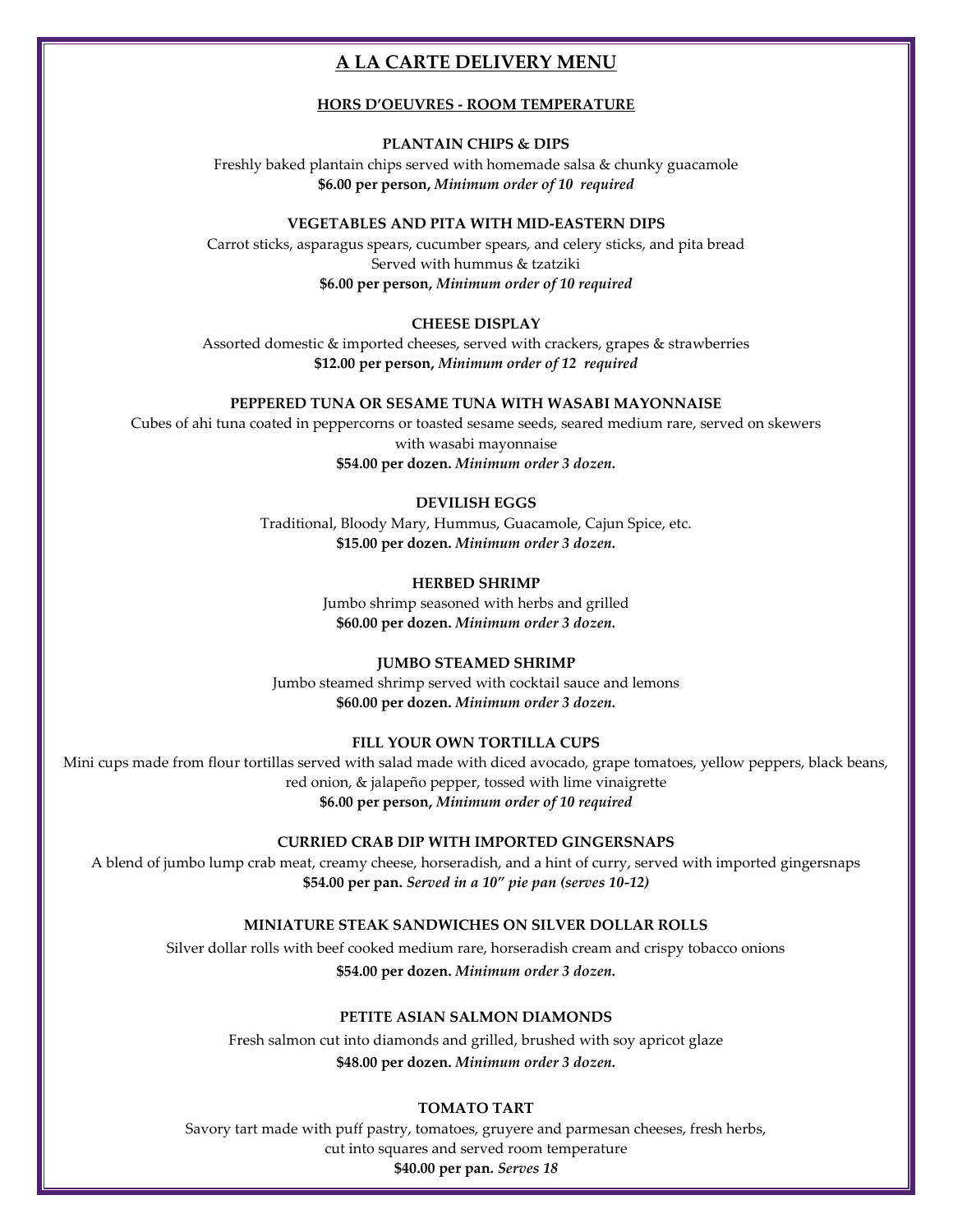#### **HORS D'OEUVRES - HOT**

#### **MINIATURE CRAB CAKES**

Miniature Maryland crab cakes flavored with Old Bay, served with tangy cocktail sauce **\$54.00 per dozen.** *Minimum order 3 dozen.*

#### **CRAB FONDUE**

A blend of creamy cheeses, sherry, and crab, served warmed with crackers **\$54.00 per pan***. Served in a 10" pie pan (serves 10-12)*

# **BRIE IN PUFF PASTRY**

Imported brie topped with dried cranberries, apricots, pecans, and brown sugar Wrapped in puff pastry and cooked until puffed and golden **\$75.00 each**

# **CHICKEN PARMESAN STICKS**

Chicken strips dipped in parmesan flavored bread crumbs, cooked until golden, served on sticks **\$30.00 per dozen.** *Minimum order 3 dozen.*

#### **MINI POTATO PANCAKES WITH APPLESAUCE**

Lacy traditional miniature potato pancakes cooked until crisp and golden, served with applesauce **\$24.00 per dozen.** *Minimum order 3 dozen. Can be made gluten free.*

# **THREE CHEESE MINIATURE MACS**

Macaroni and cheese made with three cheeses and baked in mini muffin pans **\$30.00 per dozen.** *Minimum order 3 dozen.*

#### **MINIATURE ARTICHOKE CAKES**

Mini artichoke cakes made with chopped artichokes, breadcrumbs, chopped red peppers, mayo, seasonings and cooked until golden, served with spicy remoulade sauce **\$48.00 per dozen.** *Minimum order 3 dozen. Can be made gluten free or vegan.*

#### **COCONUT CHICKEN WITH DUCK SAUCE**

Bites of chicken coated in brown sugar coconut batter, cooked until golden, served with duck sauce **\$36.00 per dozen.** *Minimum order 3 dozen.*

#### **COCONUT SHRIMP**

Bites of shrimp coated in brown sugar coconut batter, cooked until golden, served with duck sauce **\$60.00 per dozen.** *Minimum order 3 dozen.*

#### **MINI CHICKEN POT PIES**

Miniature pastry cups filled with chicken, mushrooms, peas, carrots, onions with pastry topping **\$36.00 per dozen.** *Minimum order 3 dozen.*

# **PEKING DUCK PANCAKES**

Breast of duck, crispy skin, and hoisin wrapped in a steamed pancake, tied with a chive ribbon \*Requires steaming or microwaving **\$48.00 per dozen.** *Minimum order 3 dozen.*

# **CHINESE CHICKEN SALAD IN A MINI CARTON**

Shredded chicken, shredded Napa and romaine, julienne carrots and snow peas, sesame seeds, ginger lime vinaigrette

Mini take out carton provided. *\$8.50 per person, minimum order of 10*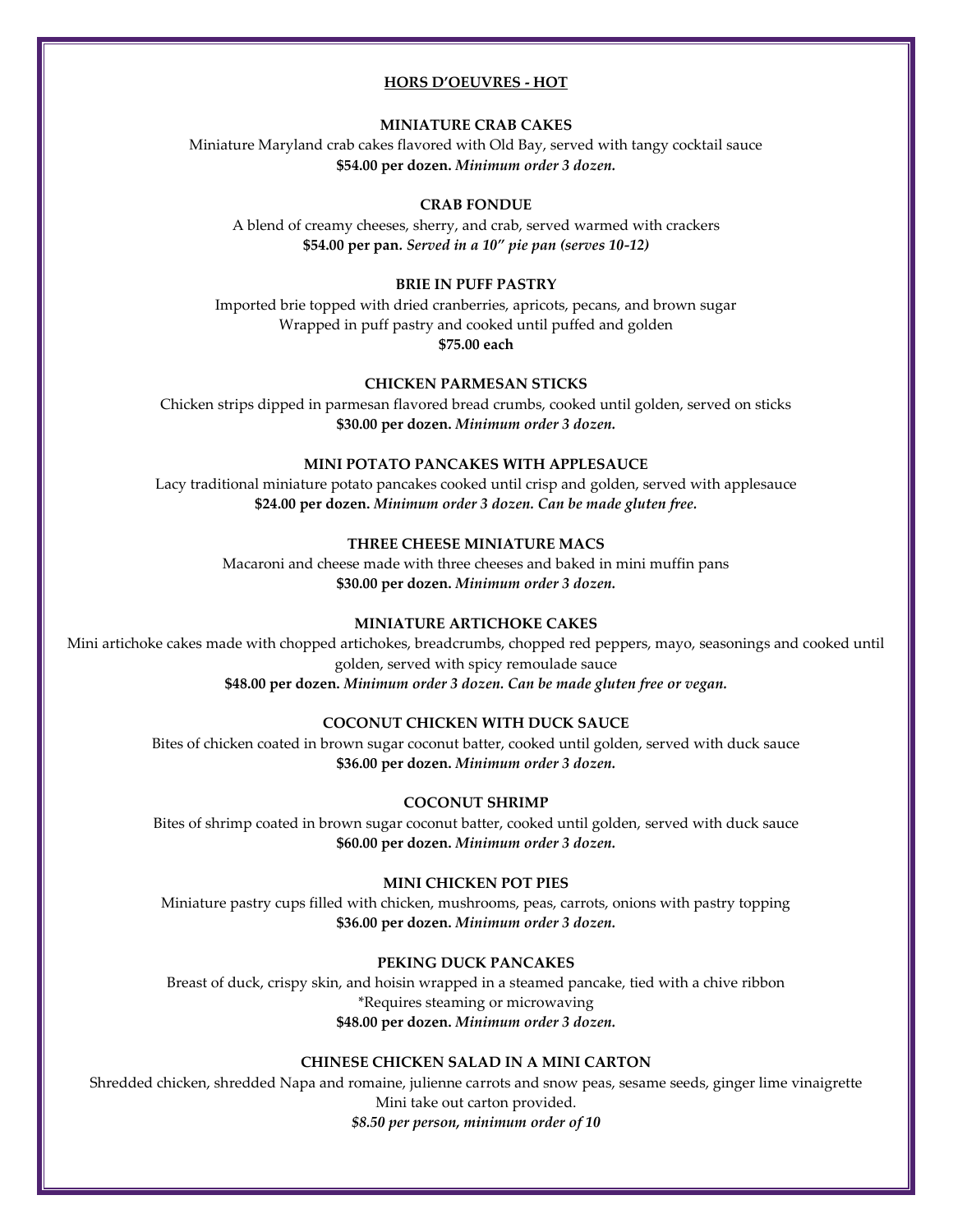**SOUPS**

*A minimum order of 2-quarts is required. Each quart serves 4 people.*

# *\$20.00 per quart BUTTERNUT SQUASH AND APPLE SOUP*

# *CARROT & GINGER*

#### *GAZPACHO MATZOH BALL SOUP*

(4 matzo balls/quart of soup) \**Additional matzo balls can be purchased for \$12.00 per dozen*

#### *SHRIMP, LOBSTER, OR CRAB BISQUE*

*\$25.00 per quart*

#### **GREEN SALADS\***

*Prices are per serving. A minimum order of 10 is required unless otherwise noted.*

**\$7.00 per serving**

#### **ARUGULA SALAD**

Arugula, hearts of palm, baby heirloom tomatoes, parmesan shards, dressed in lemon vinaigrette

# **GREEK SALAD**

Lettuce, tomatoes, feta cheese, kalamata olives, pepperoncini, cucumber, red onion, Green pepper, tossed with a light Greek dressing

#### **FALL / WINTER SALAD**

Mesclun greens, dried cranberries, gorgonzola cheese, apples, candied walnuts & tossed with dressing made with apple cider, orange zest, maple syrup, Dijon, and olive oil

# **SPRING / SUMMER SALAD**

Mesclun greens, strawberries, blueberries, raspberries, goat cheese & pistachio nuts Tossed with raspberry vinaigrette

#### **CAESAR SALAD**

Romaine leaves, herbed croutons & parmesan shards tossed with Caesar dressing

#### **ITALIAN CHOPPED SALAD**

Lettuce, tomato, cucumber, artichokes, hearts of palm, gorgonzola, avocado, Olives with pimento & hard boiled eggs, tossed with Italian vinaigrette

#### **ROASTED BEET & ROASTED PEPPER SALAD**

Salad with mesclun greens, roasted beets, roasted red & yellow peppers, feta cheese & toasted walnuts, Dressed with balsamic vinaigrette

#### **GRILLED PEAR OR \*PEACH SALAD**

Mesclun greens tossed with marinated & grilled pears or peaches, toasted pine nuts, crumbled goat cheese, crispy rice noodles, dressed with citrus vinaigrette *\*Peaches available when in season*

#### **FATTOUSH SALAD**

Toasted pita bread salad with greens, tomatoes, cucumbers, peppers, lots of parsley and mint, tossed with a vinaigrette flavored with mid- eastern seasonings

**\*Option to add grilled chicken, salmon, steak & shrimp for an additional cost**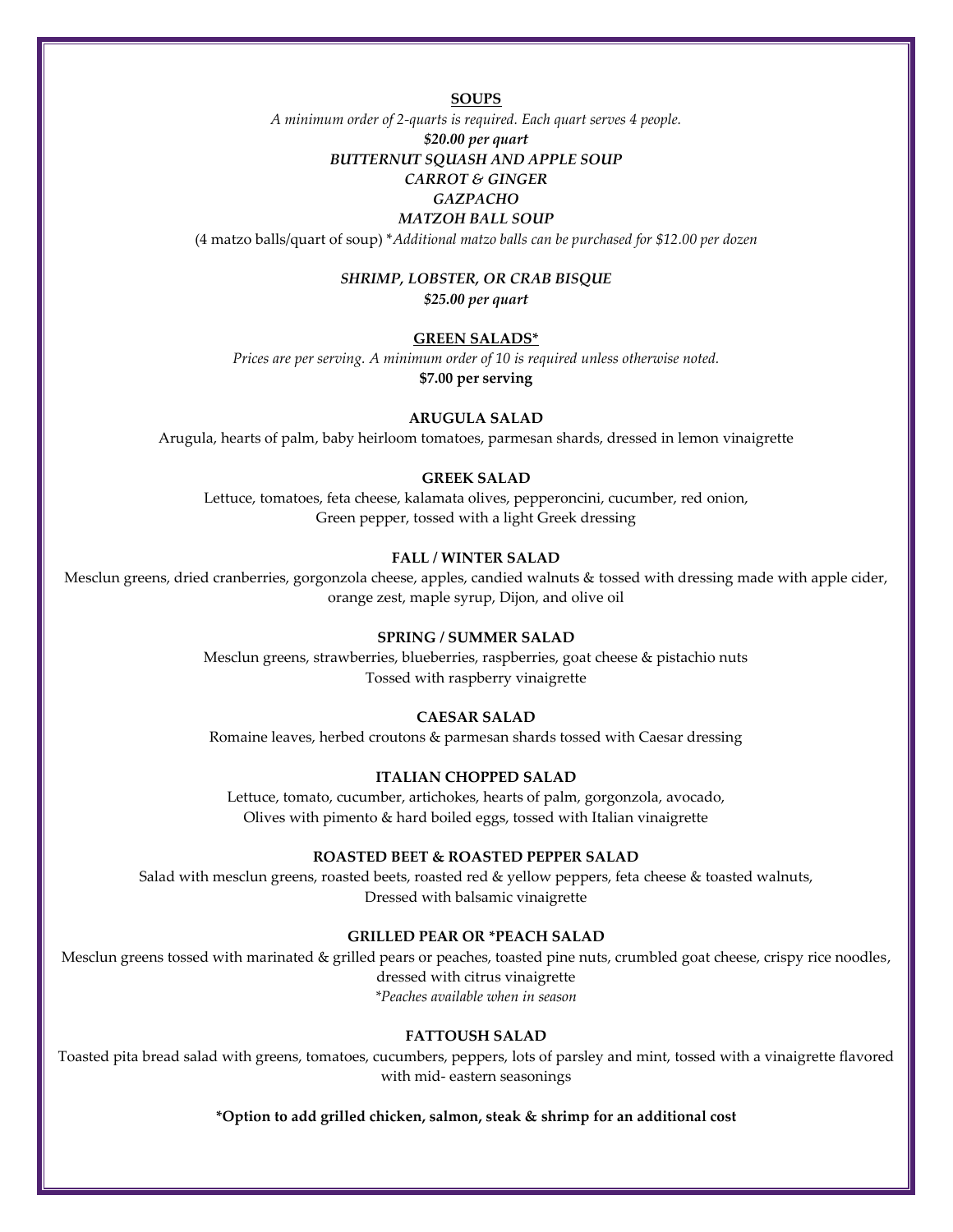# **ENTREE SALADS**

*A minimum order of 10 is required unless otherwise noted.*

#### **CHINESE CHICKEN SALAD**

Shredded chicken, shredded napa and romaine, julienne carrots and julienne snow peas, sesame seeds, tossed in ginger lime vinaigrette and topped with crispy noodles

#### **\$16.00 per person**

#### **ROASTED TURKEY OR CHICKEN COBB SALAD**

Salad with assorted greens, strips of roasted turkey, tomatoes, hard-boiled egg, blue cheese, avocado, bacon bits, served with creamy Dijon vinaigrette on the side

**\$16.00 per person**

#### **GRILLED TUNA NICOISE \***

Grilled tuna, assorted greens, roasted potatoes, haricots verts, tomatoes, hard boiled eggs, red onion, capers, Dressed with a tarragon vinaigrette on the side **\$22.00 per person** *\*Salmon can be substituted*

**SALMON AND ASPARAGUS SALAD WITH LEMON VINAIGRETTE**

Baby greens topped with grilled salmon, chilled asparagus, grape tomatoes, hard-boiled egg, capers and Served with lemon vinaigrette

# **\$22.00 per person**

### **LOBSTER CORN SALAD**

A bed of arugula topped with fresh lobster lumps, roasted corn, diced avocado, diced tomatoes,

and tossed with a lemon Dijon dressing

#### **\$30.00 per person**

#### **ENTREES - ROOM TEMPERATURE**

#### **GRILLED ASIAN SALMON**

Marinated and grilled side of salmon, brushed with soy apricot glaze **\$95.00 per side (Serves 12)**

# **POACHED SALMON**

Whole poached salmon, served with mustard dill sauce **\$170.00 each (Serves 25)**

#### **ROASTED SALMON WITH SESAME AND ORANGE GINGER RELISH**

Whole side of salmon marinated in orange juice, white wine and soy, topped with relish made with julienne peppers, ginger, oranges, sesame oil, and topped with toasted sesame seeds

**\$95.00 per side (Serves 12)**

**LEMON, PEPPER, AND TURMERIC SALMON**

Whole side of salmon marinated in olive oil, lemon juice, black pepper, turmeric, roasted and served with fresh lemon **\$95.00 per side (Serves 12)**

#### **GRILLED LEMON CHICKEN SALAD**

Strips of chicken marinated in fresh lemon, grilled, & tossed with sugar snap peas, red & yellow peppers, Lemon juice, olive oil, & seasonings **\$10.00 per serving.** *Minimum order of 10 servings.*

### **MEDITERRANEAN CHICKEN SALAD**

Strips of grilled chicken, roasted potatoes, roasted peppers, roasted eggplant, feta cheese, kalamata olives, rosemary, & grainy mustard vinaigrette

**\$10.00 per serving.** *Minimum order of 10 servings.*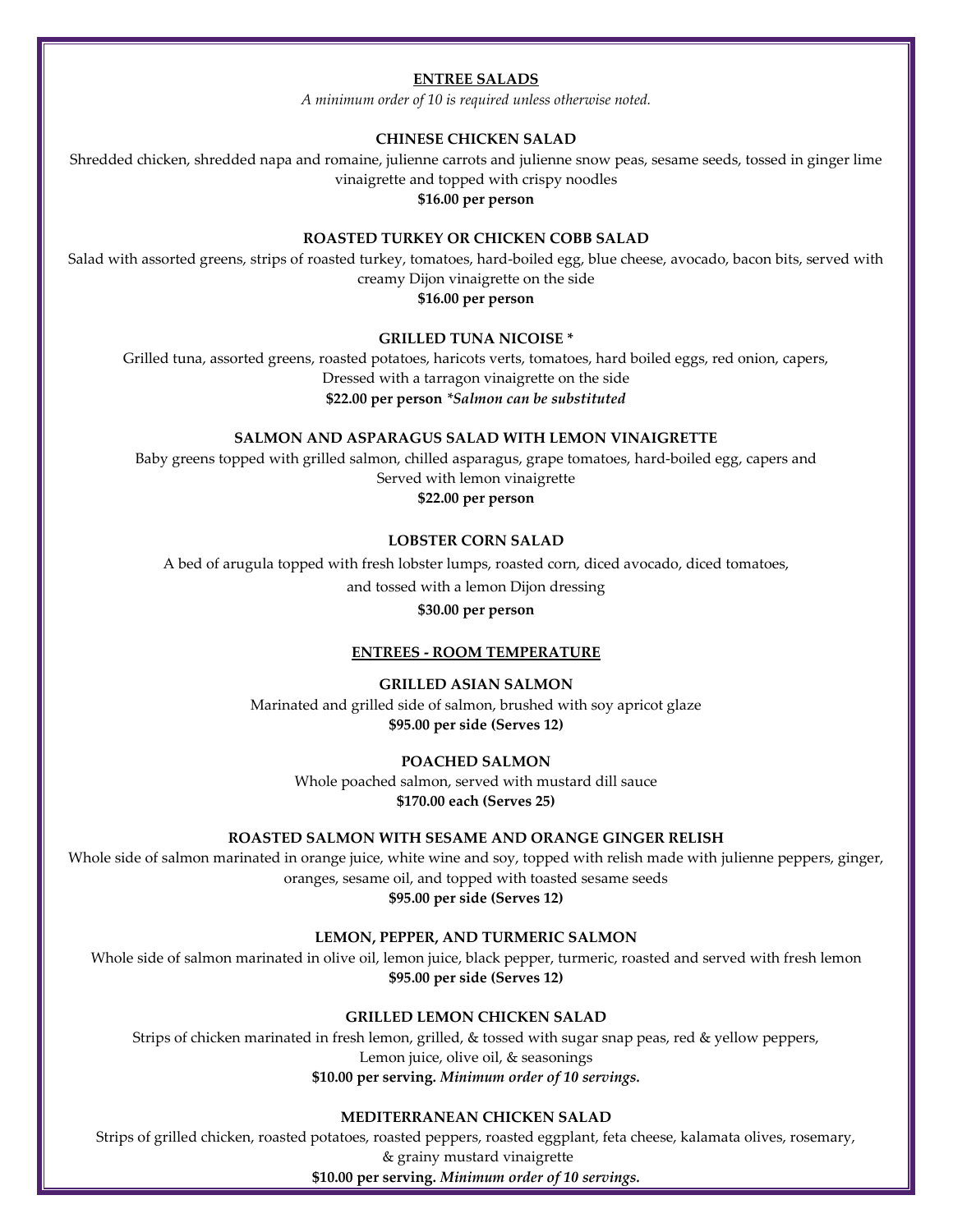#### **ENTREES - ROOM TEMPERATURE – CONTINUED**

**APRICOT CHICKEN SALAD**

Apricots soaked in sherry, chicken, rosemary, almonds tossed with mayonnaise flavored with honey and grainy Dijon mustard **\$10.00 per serving.** *Minimum order of 10 servings.*

# **QUICHE OF YOUR CHOICE**

Pastry filled with eggs, cheese, cream, herbs & fillings of your choice Ex: spinach, mushroom, sautéed onions, asparagus, crab, smoked salmon, ham, or fillings of your choice **\$40.00 – \$55.00 each,** *Serves 8-12*

#### **FRITTATA MUFFINS**

Flat Italian style omelet made in mini muffin tins, served warm or room temperature Fillings of your choice: ex: shrimp, crab, salmon, vegetables, etc. **\$52.00 - \$56.00 a dozen**

#### **STARCHES – ROOM TEMPERATURE**

*A minimum order of 10 is required unless otherwise \*noted.* **\$6.00 per serving**

#### **PASTA, PEAS, PINE NUTS, AND PESTO SALAD**

Fusilli and bow-tie pasta tossed with basil pesto, crunchy peas, & toasted pine nuts

**SOBA NOODLES WITH SESAME GINGER VINAIGRETTE**

Buckwheat noodles tossed in sesame ginger vinaigrette

#### **ORZO WITH ROASTED VEGETABLES**

Orzo salad with roasted peppers, eggplant, scallions, feta, pine nuts, basil & lemon dressing

#### **TANGIER COUSCOUS**

Couscous with currants, almonds, vegetables & citrus dressing

#### **QUINOA CRUNCH SALAD**

Quinoa with sunflower seeds, pistachios, peas, almonds, pumpkin seeds, olive oil & lemon juice

#### **BASMATI GREEK-STYLE SALAD**

Wholegrain basmati rice with cherry tomatoes, feta, red onion, cucumber, Kalamata olives, dill, mint & tossed with Greek dressing

#### **VEGETABLES – ROOM TEMPERATURE**

*A minimum order of 10 is required unless otherwise \*noted.* **\$6.00 per serving**

#### **GRILLED VEGETABLES**

A mosaic of grilled mushrooms, zucchini, peppers, yellow squash, eggplant, carrots, asparagus & other market-fresh vegetables \*\$8.50 per serving *\*minimum order of 10 required*

#### **SUGAR SNAP PEAS WITH BLACK & WHITE SESAME SEEDS**

Sugar snap peas in sesame vinaigrette tossed with toasted black & white sesame seeds

**COLE SLAW**

Traditional creamy coleslaw made with red and green cabbage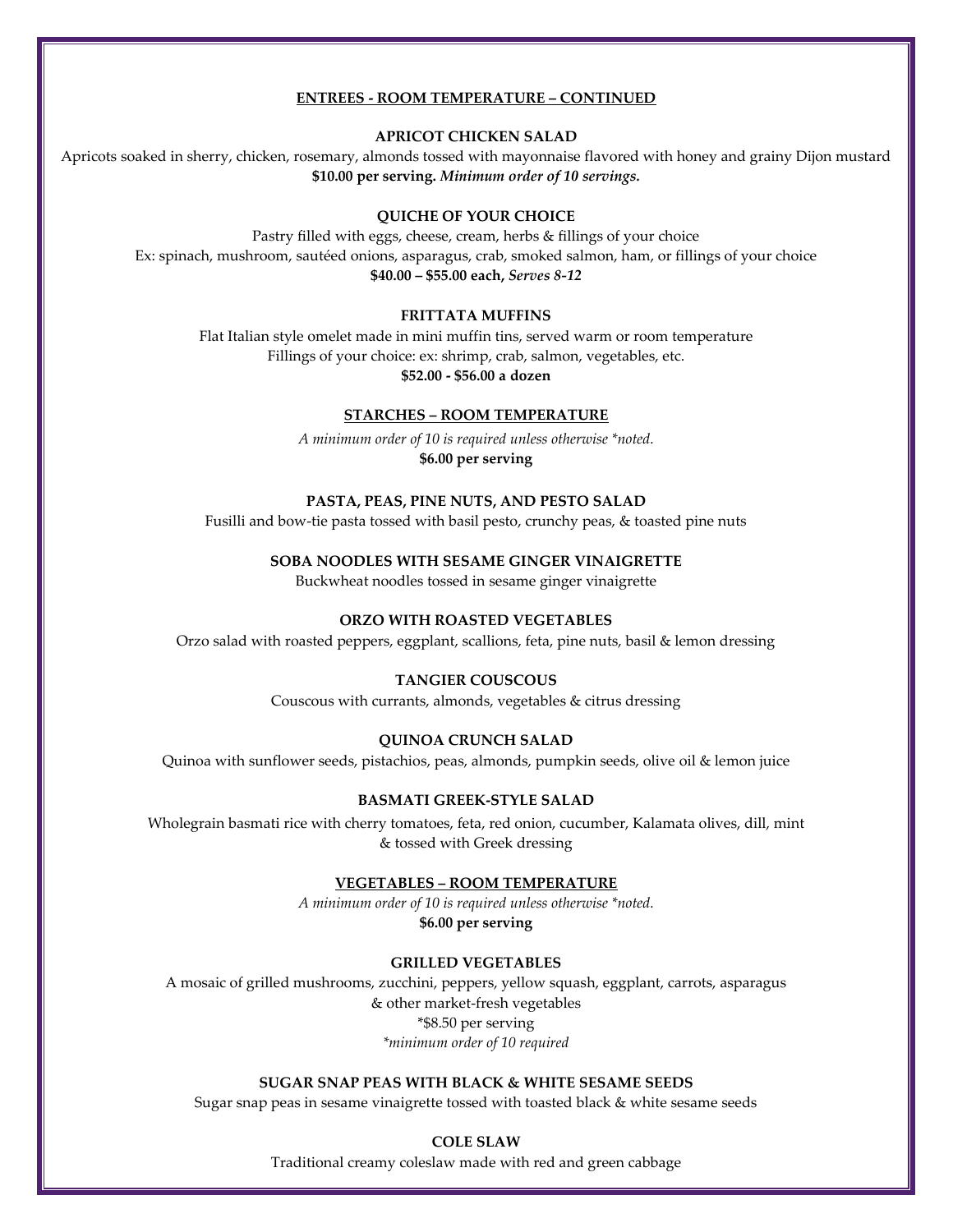#### **VEGETABLES – ROOM TEMPERATURE – CONTINUED**

#### **GREEN BEANS GREMOLATA**

Steamed green beans tossed with gremolata made with garlic, lemon zest, parmesan, and pine nuts

#### **ASPARAGUS VINAIGRETTE OR SIMPLY GRILLED ASPARAGUS**

Simply steamed asparagus drizzled with raspberry vinaigrette or tarragon vinaigrette Or simply grilled asparagus

#### **ENTREES - HOT**

#### *ENTREES – MEAT SELECTIONS*

#### **TENDERLOIN OF BEEF**

Whole tenderloin of beef, grilled and marinated, served with horseradish sauce **\$185.00 each**

*\*Add \$1.50 per person for crispy tobacco onions*

#### **TRADITIONAL BRISKET**

1 st cut brisket of beef cooked until tender, served with brisket gravy **\$14.50 per person** *Minimum order of 10 servings.*

#### **TRADITIONAL MEAT LASAGNA**

Lasagna made with meat sauce, mozzarella, ricotta and parmesan cheeses **\$75.00 per pan,** *Serves 10*

#### **SHORT RIBS**

Beef short ribs cooked in red wine with vegetables until the meat almost falls off the bones **\$28.00 per person.** *Minimum order of 10 servings.*

#### *ENTREES – POULTRY SELECTIONS*

#### **MOROCCAN CHICKEN**

Chicken breast cooked in mid-eastern spices with preserved lemons, dates, and olives **\$10.00 per serving.** *Minimum order of 10 servings.*

**CHICKEN WITH TOMATOES, ARTICHOKES, AND MUSHROOMS**

Scallops of chicken topped with tomatoes, artichokes, and sautéed mushrooms **\$10.00 per serving.** *Minimum order of 10 servings.*

#### **CHICKEN MARSALA**

Scallops of chicken cooked in Marsala wine with mushrooms **\$10.00 per serving.** *Minimum order of 10 servings.*

#### **ROASTED ROSEMARY CHICKEN**

Breast of chicken roasted with rosemary apricot – mustard glaze, sliced & fanned **\$10.00 per serving.** *Minimum order of 10 servings.*

#### **CHICKEN PICCATA**

Scallops of breaded chicken, pan seared and served with a sauce made from white wine, lemon juice & capers **\$10.00 per serving.** *Minimum order of 10 servings.*

#### **CHICKEN PARMESAN**

Breaded chicken breasts topped with melted mozzarella cheese and marinara sauce **\$10.00 per serving.** *Minimum order of 10 servings.*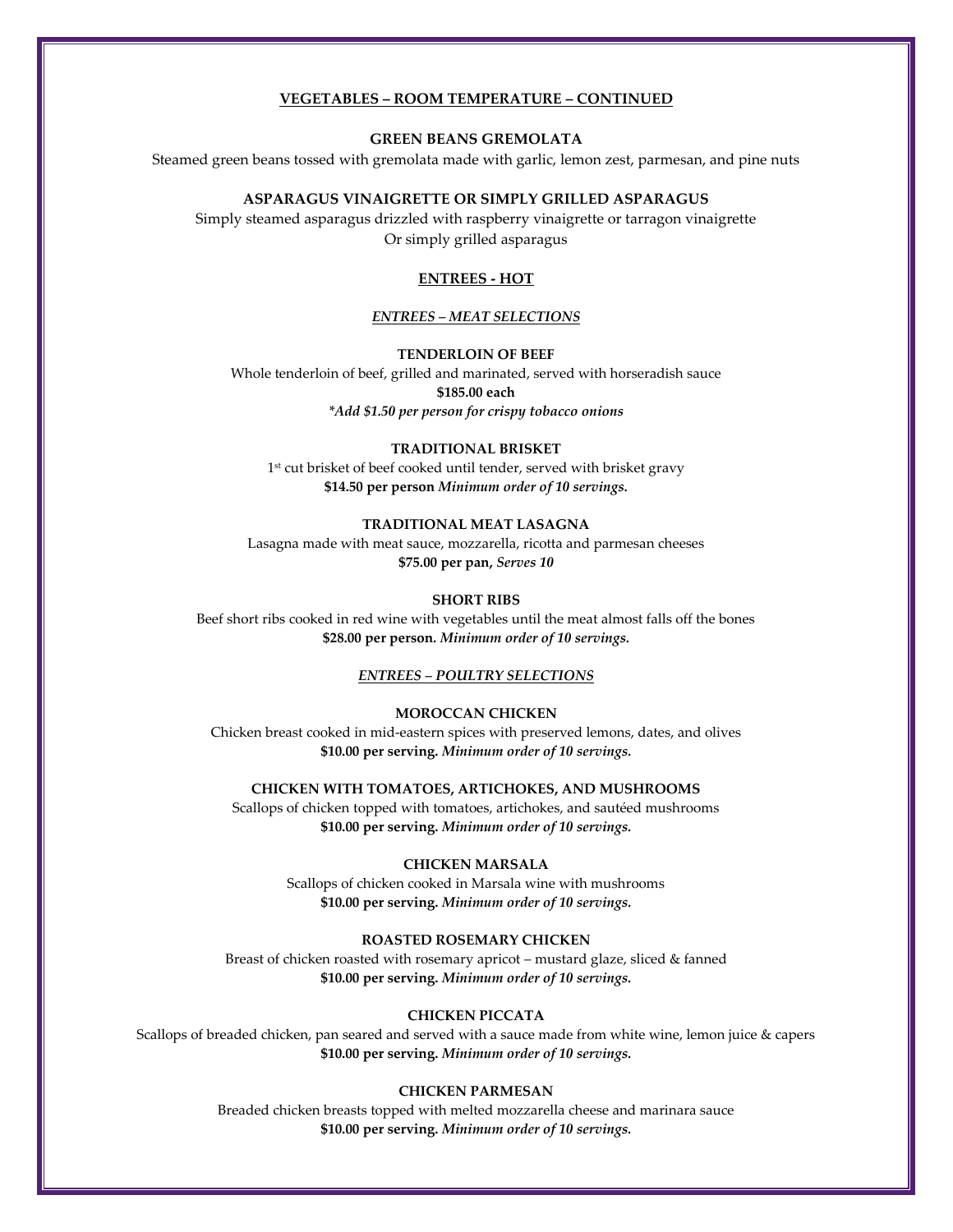#### *FISH & SEAFOOD SELECTIONS*

#### **INDIVIDUAL FILET OF GRILLED ASIAN SALMON**

Individual filet of salmon, marinated and grilled, brushed with soy apricot glaze **\$14.50 per person.** *Minimum order of 10 servings.*

#### **SEA BASS OVER JULIENNE VEGETABLES**

Individual filet of Chilean sea bass roasted and served over a bed of julienne carrots, leeks, and zucchini, drizzled with a white wine sauce **\$28.00 each.** *Minimum order of 10 servings.*

# **PANKO ENCRUSTED SALMON**

Individual filets of salmon brushed with Dijon, topped with panko and herbed topping, cooked until golden **\$14.50 each.** *Minimum order of 10 servings.*

#### **MARYLAND CRAB CAKES**

Maryland crab cakes with jumbo lump crab meat, served with cocktail sauce & tartar sauce **\$22.00 each.** *Minimum order of 10.*

#### *ENTREES – VEGETARIAN SELECTIONS*

#### **ROASTED VEGETABLE LASAGNA**

Lasagna made with roasted vegetables, cheeses, and béchamel sauce **\$85.00 per pan, Serves 10.**

# **STUFFED PORTOBELLO MUSHROOM**

Portobello mushroom stuffed with quinoa and vegetables **\$12.95 each.** *Minimum order of 10 servings.*

#### **EGGPLANT PARMESAN**

Crispy eggplant coated in bread crumbs, layered with marinara sauce, mozzarella & parmesan cheese **\$75.00 per pan**

#### **EGGPLANT ROLLATINI**

Eggplant sliced in long strips, sautéed, filled with herbed ricotta cheese, topped with tomato sauce and parmesan cheese **\$12.95 per person.** *Minimum order of 10 servings.*

#### **ARTICHOKE CAKES**

Medium size artichoke cakes made with chopped artichokes, breadcrumbs, chopped red peppers, mayo, seasonings and cooked until golden, served with spicy remoulade sauce **\$12.95 each.** *Minimum order of 10 servings.*

#### **STARCHES – HOT**

*\*A minimum order of 10 is required unless otherwise noted.* **\$7.00 per serving**

#### **BASMATI AND WILD RICE WITH HERBS**

A blend of wild and aromatic basmati rice laced with herbs

#### **MASHED POTATOES**

Traditional creamy mashed potatoes

#### **ASSORTED ROASTED POTATOES**

Roasted purple, Yukon gold, sweet, & red bliss potatoes, roasted until golden & crisp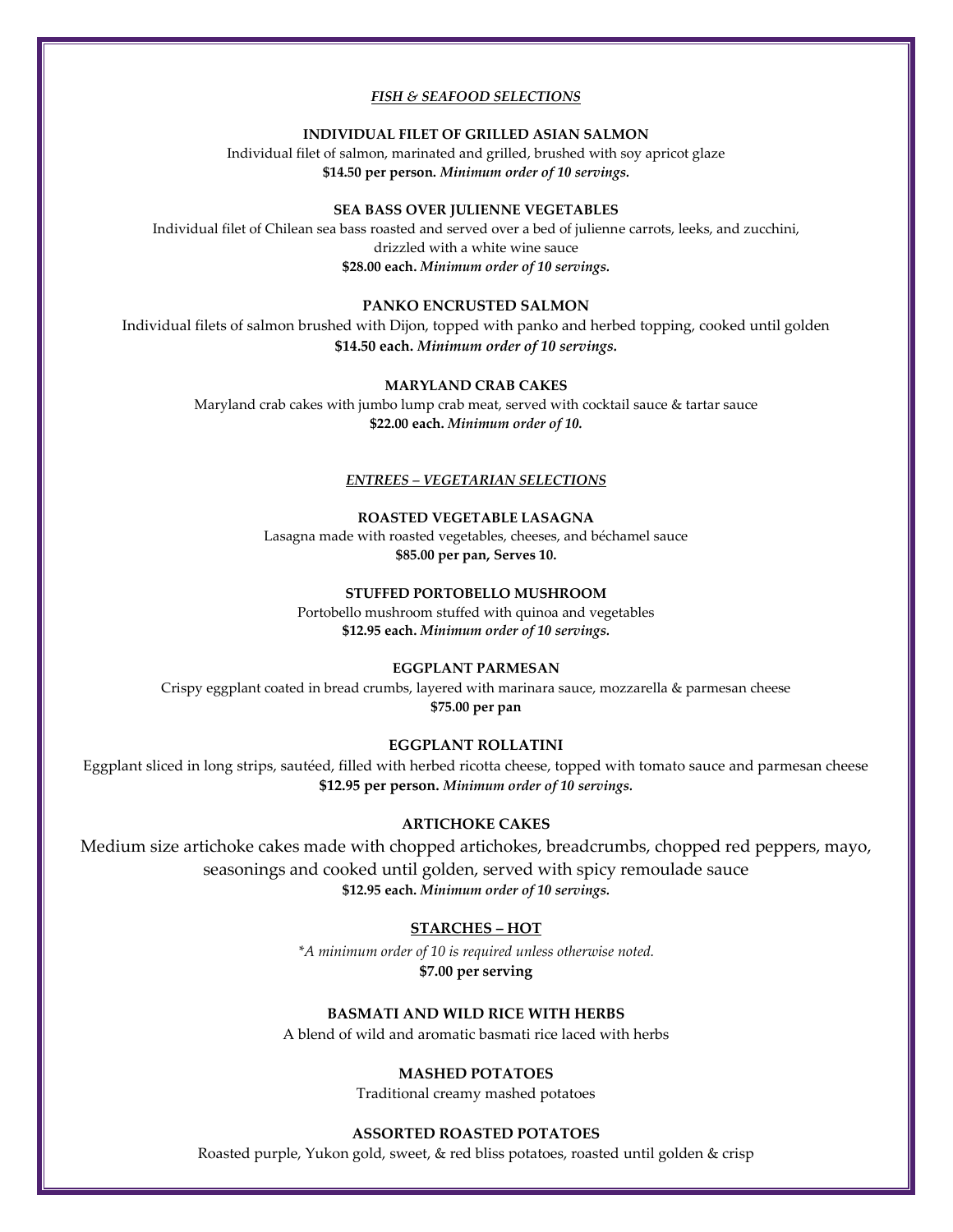#### **STARCHES – HOT – CONTINUED**

#### **CORN PUDDING**

Creamy corn pudding laced with sweet corn **\$60.00 per pan (Serves 10 - 12)**

#### **RIBBON CARROT & ZUCCHINI PASTA**

Pappardelle pasta tossed with ribbons of zucchini, carrots, olive oil, thyme, and parmesan

# **VEGETABLES – HOT**

*A minimum order of 10 is required unless otherwise \*noted.* **\$7.00 per serving**

#### **GREEN BEANS TIED WITH CARROT RIBBONS**

Green beans tied with thinly sliced carrot ribbons

**BROCCOLINI** Baby broccoli sautéed with olive oil and garlic

**ROASTED BRUSSEL SPROUTS** Brussel sprouts tossed in olive oil and kosher salt, and roasted until golden

> **HONEY GLAZED CARROTS** Carrots drizzled in a honey glaze and roasted

**SPINACH AU GRATIN** Spinach casserole made with béchamel sauce and cheeses \$**70.00 per pan (Serves 10 - 12**)

#### **SWEET ENDINGS**

# **SEASONAL FRUIT PLATTER Small, Serves 10 \$50.00 Medium, Serves 20 \$100.00 Large, Serves 30 \$150.00**

#### **SHOT GLASS DESSERTS**

Peanut butter cup, brownie trifles, tri-flavored mousse, berry trifles, tiramisu **\$38.00 per dozen.** *Minimum order 3 dozen.*

#### **10" ROUND CAKES**

**Coconut, chocolate, carrot, confetti, vanilla, red velvet \$54.00 each.** *Serves 10 – 12*

#### **CHEESECAKE**

Traditional cheesecake with seasonal berry topping **\$45.00 each.** *Serves 10 – 14*

#### **PIES**

Apple, cherry, blueberry, peach, etc. with a lattice crust **\$35.00 each.** *Serves 10*

# **MINIATURE CUPCAKES** Cupcakes in flavors of your choice with icing and sprinkles **\$24.00 per dozen.** *Minimum order 3 dozen.*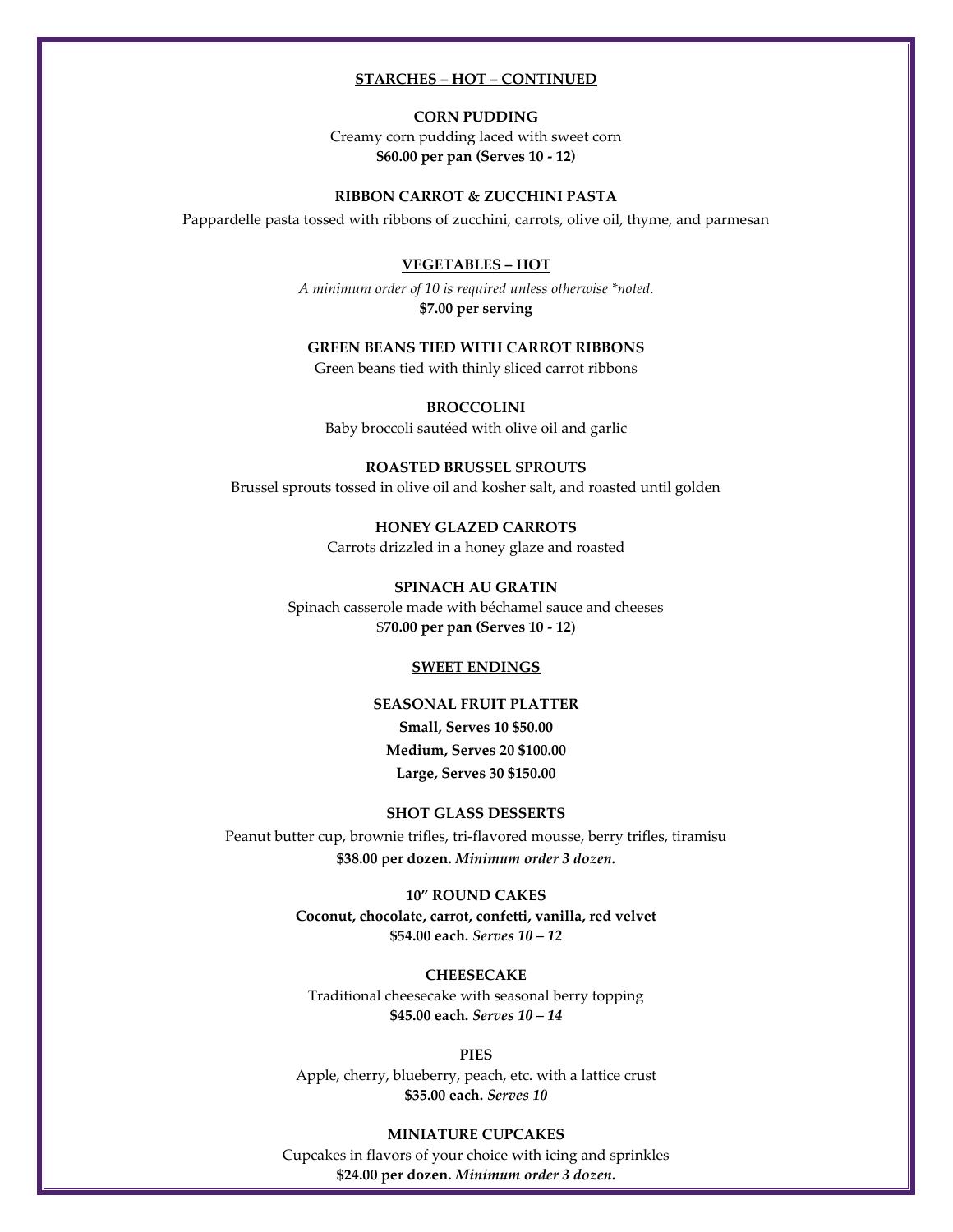#### **SWEET ENDINGS - CONTINUED**

#### **OLD FASHION COOKIES**

Traditional favorite cookies, ex. chocolate chip, lace, short bread, butter, s'mores, etc. **\$24.00 per dozen.** *Minimum order 3 dozen.*

#### **DECORATED BROWNIES**

Fudgy brownies with white and chocolate icing, salted caramel, crème de menthe, etc. **\$24.00 per dozen.** *Minimum order 3 dozen. \*Either 3 dozen of chef's choice assorted or 3 dozen per flavor*

#### **ASSORTED BARS**

Lemon squares, turtle bars, pecan squares, s'mores, seven-layer **\$24.00 per dozen.** *Minimum order 3 dozen \*Either 3 dozen of chef's choice assorted or 3 dozen per flavor*

# **MINIATURE CHOCOLATE MOUSSE CUPS**

Miniature chocolate cups filled with chocolate mousse, garnished with chocolate shards **\$38.00 per dozen.** *Minimum order 3 dozen.*

#### **COOKIE POPS**

Double stuffed oreo dipped in chocolate, served on lollipop sticks **\$38.00 per dozen.** *Minimum order 3 dozen. \*Option: Custom designed décor, priced separately*

# **CUSTOM DESIGNED CAKES –** *priced separately*

Pricing depends on cake flavor, décor, serving size and design Please contact an Account Executive for a cake estimate